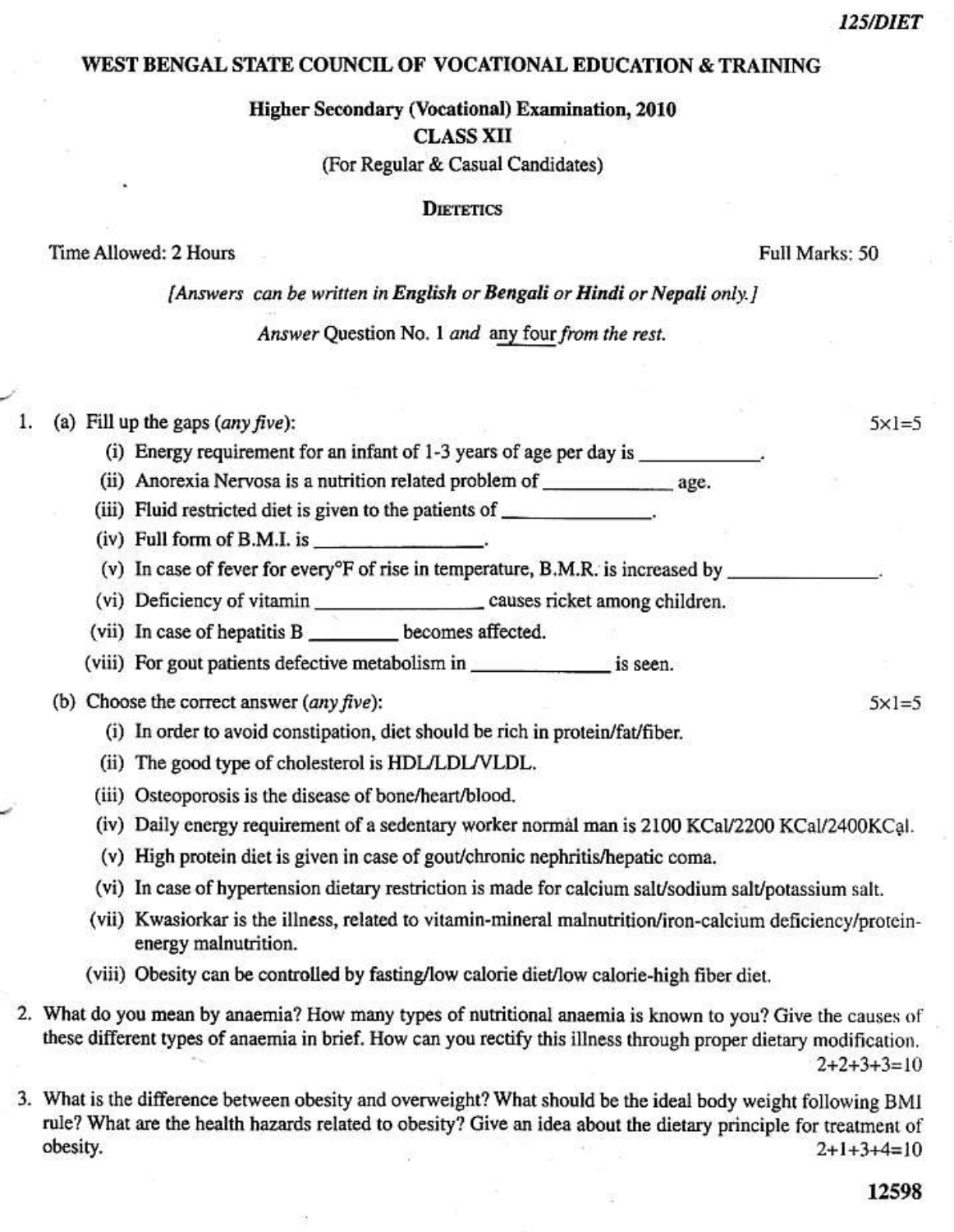- 4. What are the main causes of organic diarrhoea? Give the composition of ORS-Formula-I. Name some harmful foods, which should be avoided in diarrhoea. What type of ingredients may be used for preperation of fluid diet?  $2+2+3+3=10$
- 5. What is the normal range of bilirubin in our blood? When it is called jaundice? What are the main causes of Hepatitis A and Hepatitis B? Plan a diet-chart for mild to moderate jaundice in case of an adult male.

 $1+1+4+4=10$ 

- 6. Give the definition of Diabetes Mellitus according to WHO? What are the reasons of occurrence of non-insulin dependent diabetes mellitus? What are the complications of this disease? What type of foods should be restricted  $2+2+3+3=10$ in case of diabetes?
- 7. What do you mean by dietetics? What are the role of a dietecian in social welfare field? Besides this in which  $3+3+4=10$ fields, dieticians may have to play some important duties and responsibilities.
- 8. What are the important risk factors of Cardiac disease? Give examples of some cholesterol rich foods. Plan  $3+3+4=10$ diet chart for a patient suffering from heart-disease.

## [Bengali Version]

াবাংলা অথবা ইংরাজী অথবা হিন্দি অথবা নেপালীতে উত্তর লেখা যাবে।।

প্রথম প্রশ্নটির উত্তর দেওয়া আবশ্যিক।

পরবর্তী প্রশ্নগুলোর মধ্যে থেকে যে কোন চারটি প্রশ্নের উত্তর দাও।

- ১। (ক) শুন্যস্থান পুরণ কর (যে কোন পাঁচটি) ঃ
	- (i) ১-৩ বছর বয়সী একটি শিশুর দৈনিক শক্তিচাহিদা –––––––––––––।
	- (ii) অ্যানোরেক্সিয়া নার্ডোসা - - - - বয়সের পুষ্টি সংক্রান্ত সমস্যা।
	- (iii) ফ্রুয়িড রেস্ট্রিকটেড ডায়েট দেওয়া হয় —————————— রোগীদের।
	- (iv) B.M.I. কথাটির পুরো নাম - - - - - -
	- (v) জুরের সময় দেহের তাপমাত্রা প্রতি ডিগ্রি ফারেনহাইট বৃদ্ধির সাথে সাথে B.M.R. বাড়ে ---------
	-
	- (vii) হেপাটাইটিস B অসুখে - - - - - সংক্রামিত হয়ে পডে।
	- (viii) গাউট রোগীদের ক্ষেত্রে —————————— বিপাকে ত্রুটি দেখা দেয়।
	- (খ) সঠিক উত্তরটি বেছে লেখ (যে কোন পাঁচটি) ঃ

(i) কনস্টিপেশান প্রতিরোধ করার জন্য ডায়েটে প্রোটিন/ফ্যাট/ফাইবার বাড়াতে হবে।

(ii) ভালো ধরনের কোলেস্টেরল-HDL/LDL/VLDL ।

(iii) অস্টিওপোরেসিস মূলত হাড়/হার্ট/রক্ত-এর অসুখ।

 $(x) = 0$ 

 $\alpha \times \alpha = \alpha$